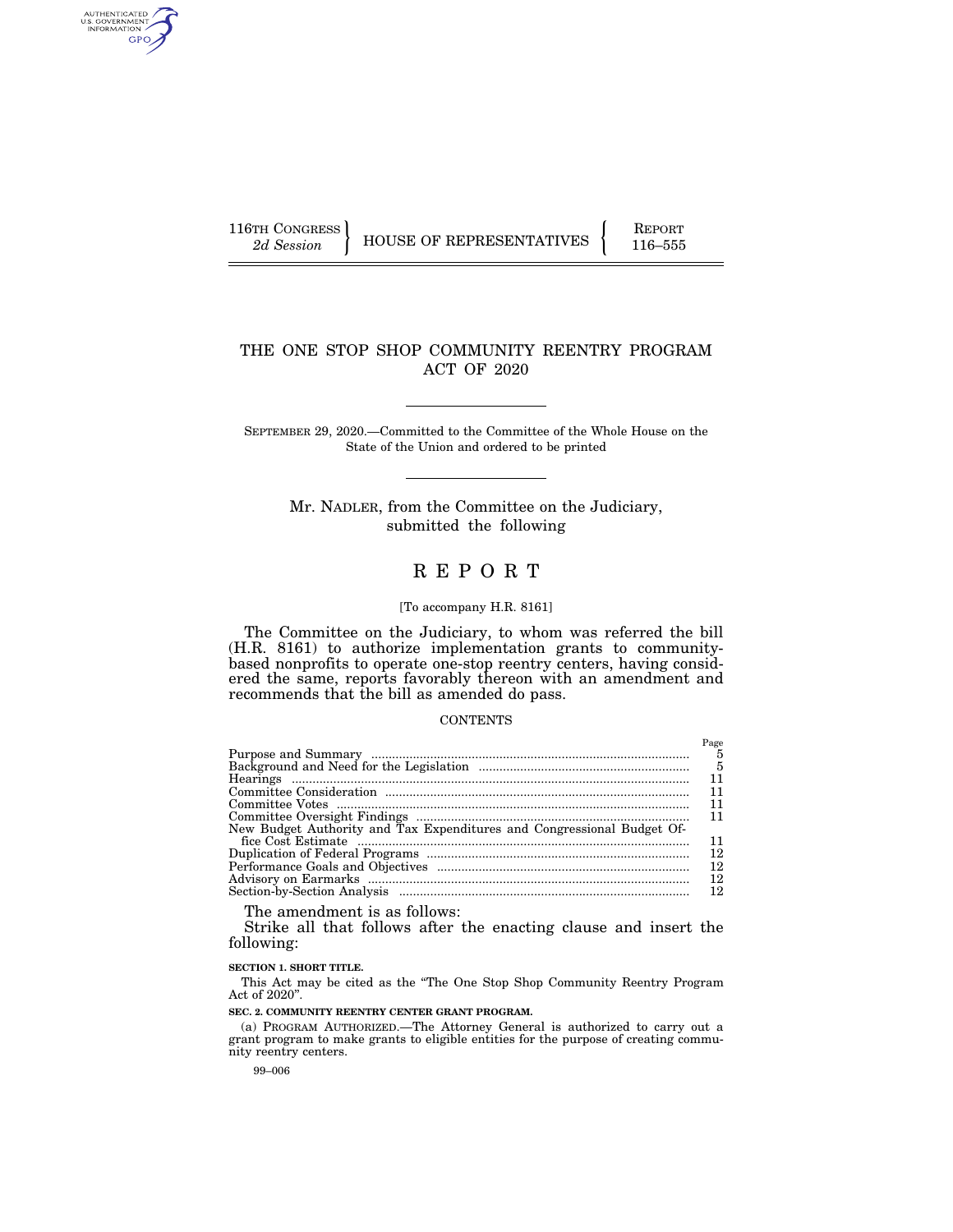(b) APPLICATION REQUIREMENTS.—Each application for a grant under this section shall—

(1) demonstrate a plan to work with community leaders who interact with formerly incarcerated people and their families to—

(A) identify specific strategies and approaches to providing reentry services;

(B) develop a needs assessment tool to survey or conduct focus groups with community members in order to identify—

(i) the needs of individuals returning to the community after conviction or incarceration, and the barriers such individuals face; and

(ii) the needs of the families and communities to which such individuals are returning; and

(C) use the information gathered pursuant to subparagraph (B) to determine the reentry services to be provided by the community reentry center; (2) identify the correctional institutions from which individuals who are released from incarceration are likely to reenter the community served by the community reentry center, and develop a plan, if feasible, to provide transportation for such released individuals to the community reentry center, to the individual's residence, or to a location where the individual is ordered by a court to report;

(3) demonstrate a plan to provide accessible notice of the location of the reentry intake and coordination center and the services that it will provide (either directly or on a referral basis), including, where feasible, within and outside of correctional institutions identified under paragraph (1);

(4) demonstrate a plan to provide intake and reentry needs assessment that is trauma-informed and gender-responsive after an individual is released from a correctional institution, or, in the case of an individual who is convicted of an offense and not sentenced to a term of imprisonment, after such conviction, and where feasible, before release, to ensure that the individuals served by the center are referred to appropriate reentry services based on the individual's needs immediately upon release from a correctional institution or after conviction, and continuously thereafter as needed;

(5) demonstrate a plan to provide the reentry services identified in paragraph  $(1)(C);$ 

(6) demonstrate a plan to continue to provide services (including through referral) for individuals served by the center who move to a different geographic area to ensure appropriate case management, case planning, and access to continuous or new services, where necessary, and based on consistent reevaluation of needs; and

(7) identify specific methods that the community reentry center will employ to achieve performance objectives among the individuals served by the center, including—

(A) increased access to and participation in reentry services;

(B) reduction in recidivism rates;

(C) increased numbers of individuals obtaining and retaining employment;

(D) increased enrollment in and degrees earned from educational programs, including high school, GED, and institutions of higher education;

(E) increased numbers of individuals obtaining and maintaining housing; and

(F) increased self-reports of successful community living, including stability of living situation and positive family relationships.

(c) PREFERENCE.—The Attorney General shall give preference to applicants that demonstrate that they seek to employ individuals who have been convicted of an offense, or served a term of imprisonment and have completed any court-ordered supervision, or that, to the extent allowable by law, employ such formerly incarcerated individuals in positions of responsibility.

(d) EVALUATION AND REPORT.

(1) EVALUATION.—The Attorney General shall enter into a contract with a nonprofit organization with expertise in analyzing data related to reentry services and recidivism to monitor and evaluate each recipient of a grant and each community reentry center receiving funds under this section on an ongoing basis.

(2) ADMINISTRATIVE BURDEN.—The nonprofit organization described in paragraph (1) shall provide administrative support to assist recipients of grants authorized by this Act to comply with the conditions associated with the receipt of funding from the Department of Justice.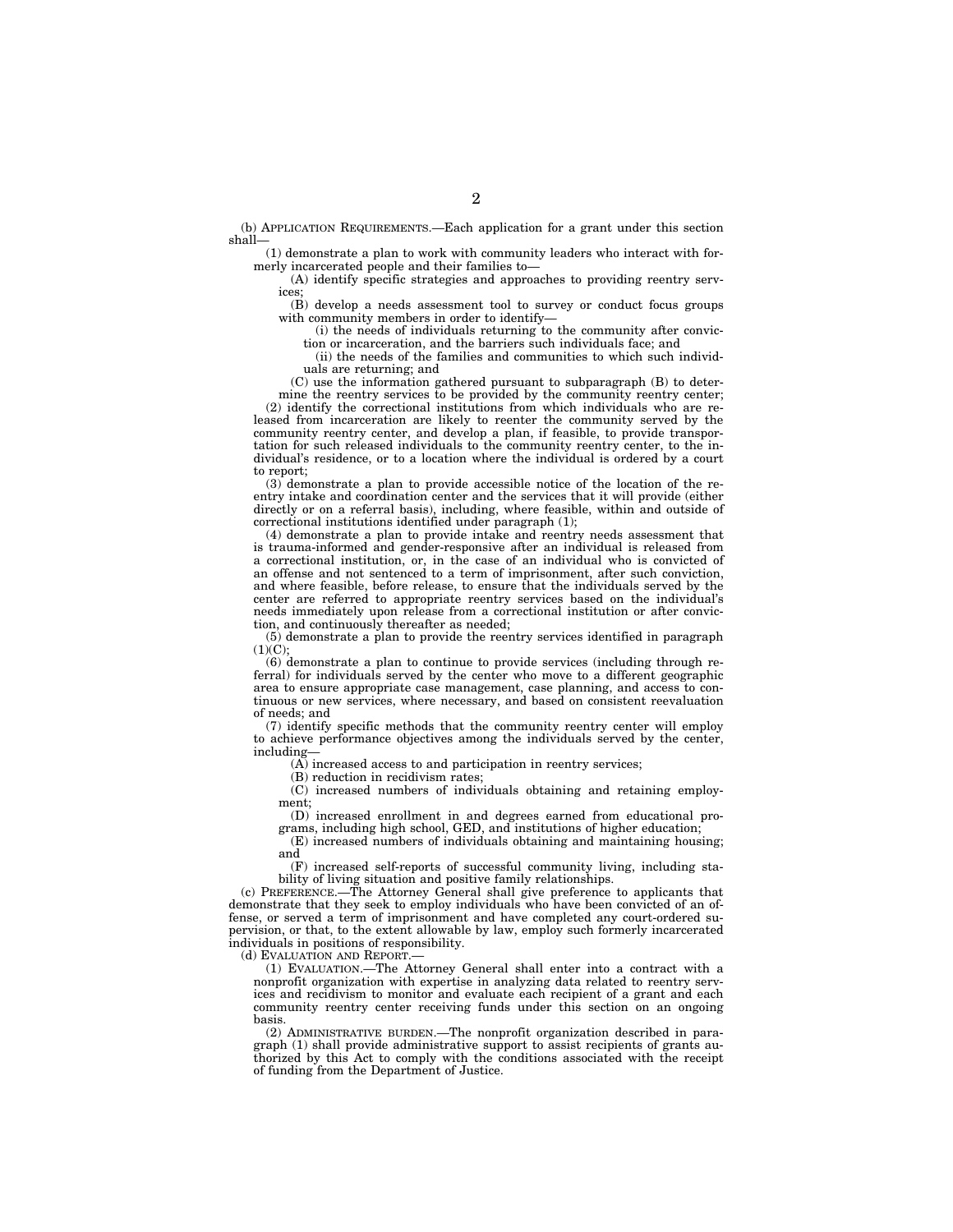(3) REPORT.—Not later than one year after the date on which grants are initially made under this section, and annually thereafter, the Attorney General shall submit to Congress a report on the program, which shall include—

(A) the number of grants made, the number of eligible entities receiving such grants, and the amount of funding distributed to each eligible entity pursuant to this section;

(B) the location of each eligible entity receiving such a grant, and the population served by the community reentry center;

(C) the number of persons who have participated in reentry services offered by a community reentry center, disaggregated by type of services, and success rates of participants in each service to the extent possible;

(D) the number of persons who have participated in reentry services for which they received a referral from a community reentry center, disaggregated by type of services, and success rates of participants in each service;

(E) recidivism rates within the population served by each community re-entry center, both before and after receiving a grant under this section;

(F) the numbers of individuals obtaining and retaining employment within the population served by each community reentry center, both before and

after receiving a grant under this section; and (G) the number of individuals obtaining and maintaining housing within the population served by each community reentry center, both before and after receiving a grant under this section.

(e) DEFINITIONS.—In this section:

(1) The term ''eligible entity'' means a community-based nonprofit organization that-

(A) has expertise in the provision of reentry services; and

(B) is located in a geographic area that has disproportionately high numbers of residents, when compared to the local community, who—

(i) have been arrested;

(ii) have been convicted of a criminal offense; and

(iii) return to such geographic area after incarceration.

(2) The term "community reentry center" means a center that-

(A) offers intake, reentry needs assessments, case management, and case planning for reentry services for individuals returning to the community after conviction or incarceration;

(B) provides the reentry services identified under subsection  $(b)(1)(C)$  at a single location; and

(C) provides referrals to appropriate service providers based on the assessment of needs of the individuals.

(3) The term ''reentry services'' means comprehensive and holistic services that improve outcomes for individuals returning to the community after conviction or incarceration, and may include—

(A) seeking and maintaining employment, including through assistance with drafting resumes, establishing emails accounts, locating job solicitations, submitting of job applications, and preparing for interviews;

(B) placement in job placement programs that partner with private employers;

(C) obtaining free and low-cost job skills classes, including computer skills, technical skills, vocational skills, and any other job-related skills;

(D) locating and maintaining housing, which may include counseling on public housing opportunities, assisting with applications for public housing benefits, locating and securing temporary or long-term shelter, and applying for home energy and utility assistance programs;

(E) obtaining identification cards and driver's licenses;

(F) registering to vote, and applying for voting rights to be restored, where permitted by law;

(G) applying for or accessing GED courses;

(H) applying for loans for and admission to institutions of higher education;

(I) financial counseling;

(J) legal assistance or referrals for record expungement, forfeiture of property or assets, family law and custody matters, legal aid services (including other civil legal aid services), and relevant civil matters including housing and other issues;

(K) retrieving property or funds retained by the arresting agency or facility of incarceration, or retrieving property or funds obtained while incarcerated;

(L) transportation, including through provision of transit fare;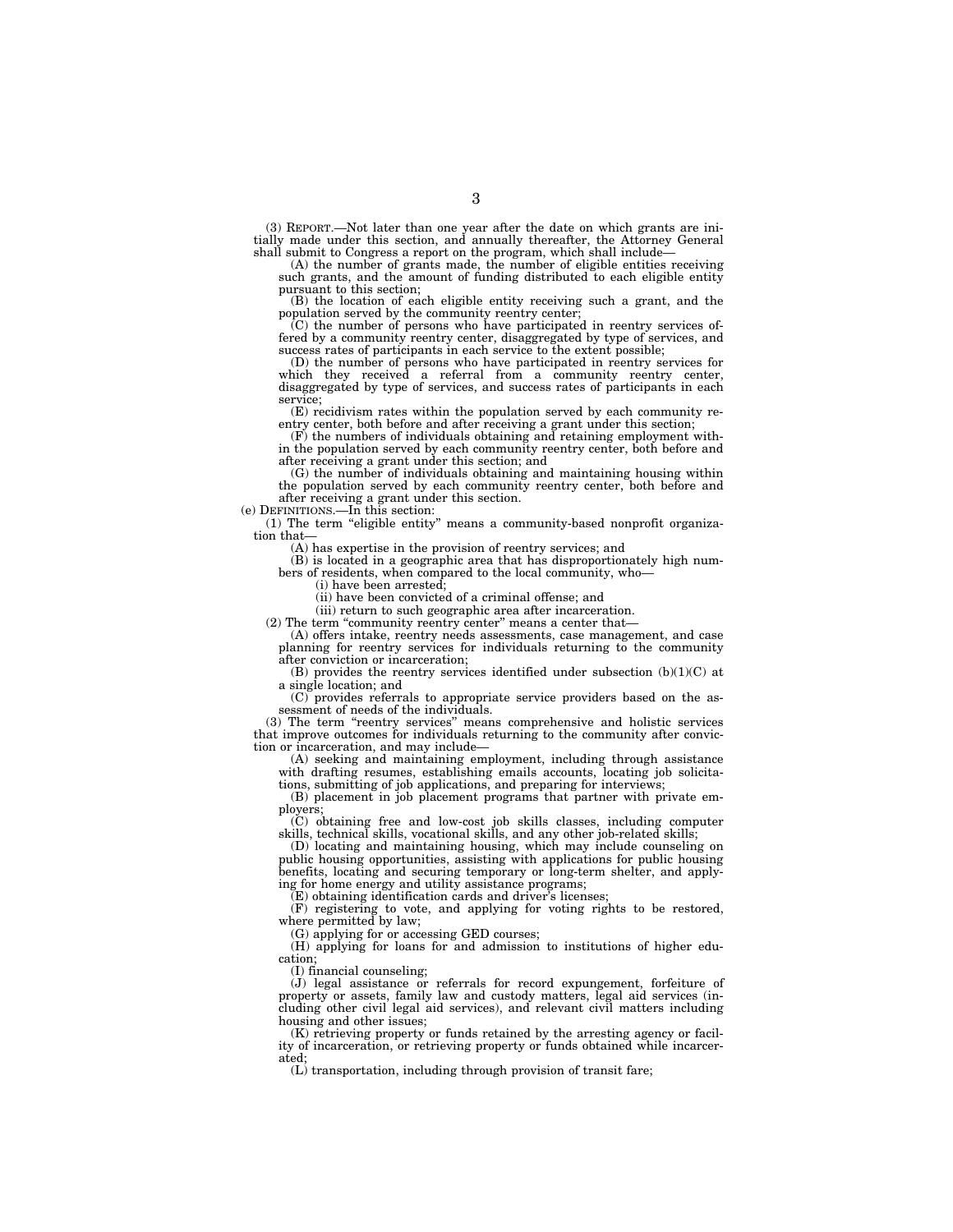(M) familial counseling;

(N) problem-solving, in coordination with counsel where necessary, any difficulties in compliance with court-ordered supervision requirements, including restrictions on living with certain family members, contact with certain friends, bond requirements, location and residency restrictions, electronic monitoring compliance, court-ordered substance abuse, and other court-ordered requirements;

(O) communication needs, including providing a mobile phone, mobile phone service or access, or internet access;

(P) applying for State or Federal government benefits, where eligible, and assisting in locating free or reduced cost food and sustenance benefits;

(Q) life skills assistance;

(R) mentorship;

(S) medical and mental health services, and cognitive-behavioral programming;

(T) substance abuse treatment;

(U) reactivation, application for, and maintenance of professional or other licenses; and

(V) providing case management services, in connection with court-orders terms of release, or other local publicly supported social work case management.

(4) The term ''community leader'' means an individual who serves the community in a leadership role, including—

(A) a school official;

(B) a faith leader;

(C) a social service provider;

(D) a member of a neighborhood association;

(E) a public safety representative;

(F) an employee of an organization that provides reentry services;

(G) a member of a civic or volunteer group related to the provision of reentry services;

(H) a health care professional; or

(I) an employee of a State, local, or tribal government agency with expertise in the provision of reentry services.

(5) The term ''success rate'' means the rate of recidivism (as measured by a subsequent conviction or return to prison), job placement, permanent housing placement, or completion of certification, trade, or other education program.

(f) AUTHORIZATION OF APPROPRIATIONS.— (1) IN GENERAL.—There is authorized to be appropriated \$10,000,000 for each of fiscal years 2021 through 2025 to carry out this section.

(2) EQUITABLE DISTRIBUTION.—The Attorney General shall ensure that grants awarded under this section are equitably distributed among the geographical regions and between urban and rural populations, including Indian Tribes, consistent with the objective of reducing recidivism.

#### **SEC. 3. GRANTS FOR REENTRY SERVICES ASSISTANCE HOTLINES.**

(a) GRANTS AUTHORIZED.—

(1) IN GENERAL.—The Attorney General is authorized to make grants to States and units of local government to operate reentry services assistance hotlines that are toll-free and operate 24 hours a day, 7 days a week.

(2) GRANT PERIOD.—A grant made under paragraph (1) shall be for a period of not more than 5 years.

(b) HOTLINE REQUIREMENTS.—A grant recipient shall ensure, with respect to a hotline funded by a grant under subsection (a), that-

(1) the hotline directs individuals to local reentry services (as such term is defined in section  $2(e)$ ;

(2) any personally identifiable information that an individual provides to an agency of the State through the hotline is not directly or indirectly disclosed, without the consent of the individual, to any other agency or entity, or person; (3) the staff members who operate the hotline are trained to be knowledgeable

about—

(A) applicable Federal, State, and local reentry services; and

(B) the unique barriers to successful reentry into the community after a person has been convicted or incarcerated;

 $(4)$  the hotline is accessible to-

(A) individuals with limited English proficiency, where appropriate; and (B) individuals with disabilities;

(5) the hotline has the capability to engage with individuals using text messages.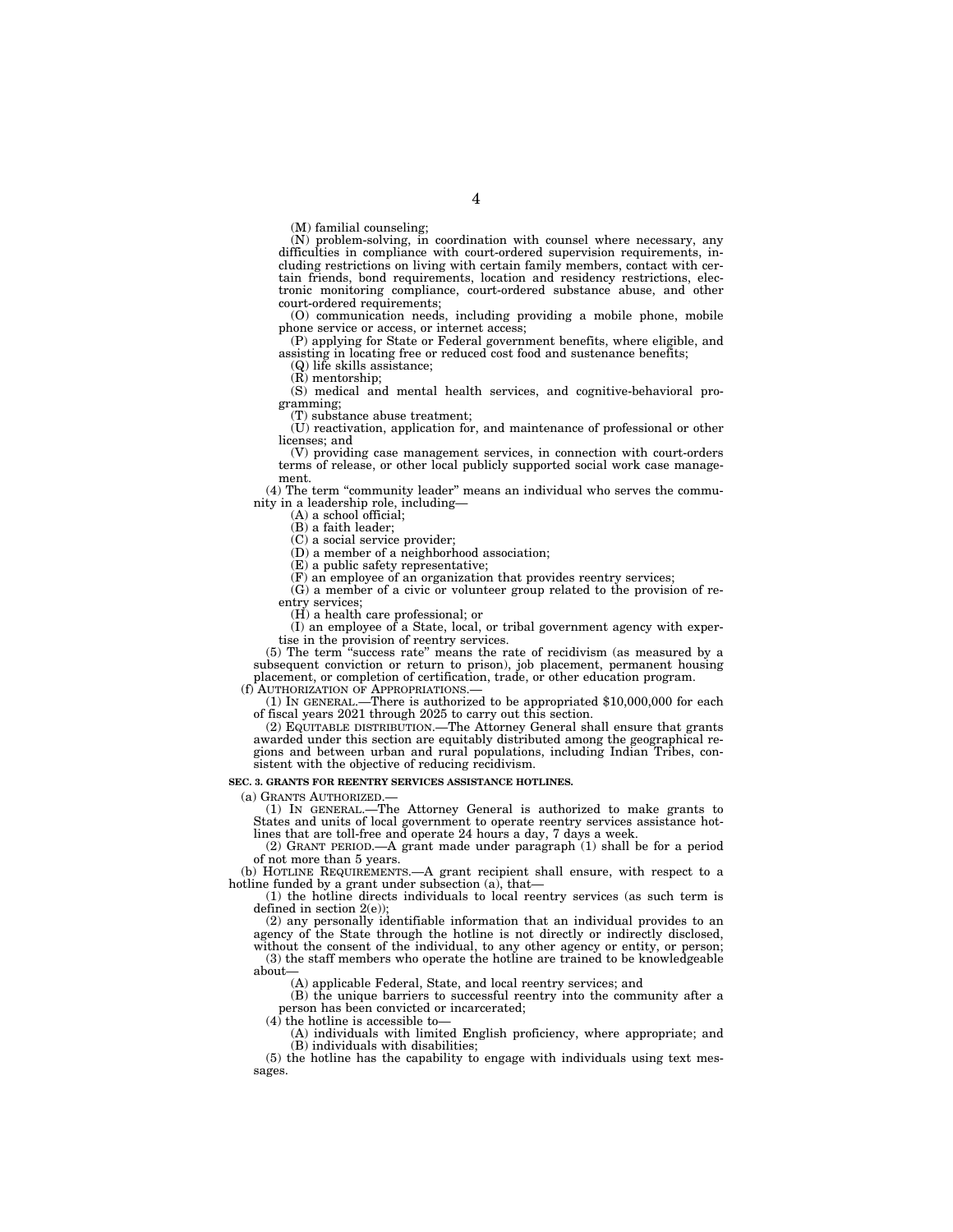(c) BEST PRACTICES.—The Attorney General shall issue guidance to grant recipients on best practices for implementing the requirements of subsection (b).

(d) PREFERENCE.—The Attorney General shall give preference to applicants that demonstrate that they seek to employ individuals to operate the hotline who have been convicted of an offense, or have served a term of imprisonment and have completed any court-ordered supervision.

(e) AUTHORIZATION OF APPROPRIATIONS.—There is authorized to be appropriated \$1,500,000 for each of fiscal years 2021 through 2025 to carry out this section.

#### **Purpose and Summary**

H.R. 8161, the ''The One Stop Shop Community Reentry Program Act of 2020,'' would fill a critical void in reentry services by providing resources for state and local jurisdictions to make grants to establish a more centralized process for assisting individuals who are reentering their communities after a period of incarceration. The one-stop shop model that this legislation promotes would aim to provide complete reentry services to address the critical elements of the reentry process that promote long-term reentry success. Notably, the one-stop centers would include support personnel, who themselves are formerly incarcerated individuals, to provide direct support for recently released individuals. In addition, where reentry services may not logistically be able to be placed in a single geographic location, this legislation authorizes the Attorney General to fund States and local jurisdictions to establish 24/ 7 reentry service assistance hotlines that direct recently released individuals to appropriate reentry resources.

When it passed the landmark Second Chance Act, Congress demonstrated its commitment to provide housing, employment assistance, substance abuse treatment and other related services to returning individuals with the goal of reducing recidivism. H.R. 8161 would go a step further by ensuring that returning citizens can more effectively access services such as those funded through the Second Chance Act, as well as other community-funded reentry programs.

#### **Background and Need for the Legislation**

There are currently over 2.1 million people incarcerated in local, state, and federal correctional facilities. This number represents a more than 500% increase in the incarcerated population over the last 40 years.<sup>1</sup> Over 95% of people currently incarcerated will eventually be released back to their communities.<sup>2</sup> In fact, approximately 600,000 people are released from custody every year.3 At the end of 2016, an estimated 4.5 million adults were under community supervision, which includes probation or parole.4 Reentry services are essential for this population, to ensure that these indi-

<sup>&</sup>lt;sup>1</sup>Wendy Sayer & Peter Wagner, *Mass Incarceration: The Whole Pie*, PRISON POLICY INITIA-<br>TIVE, https://www.prisonpolicy.org/reports/pie2019.html; The Sentencing Project, Trends in U.S.<br>Corrections U.S. State and Federal

COMMISSION ON SAFETY AND ABUSE IN AMERICA'S PRISONS 11 (May 2006), https://www.vera.org/

<sup>&</sup>lt;sup>3</sup> B. Ann Carson, *Prisoners in 2016*, BUR. OF JUST. STATS 10 (JAN. 2018), https://www.bjs.gov/<br>content/pub/pdf/p16.pdf.

Danielle Kaeble, *Probation and Parole in United States 2016*, BUR. OF JUST. STATS, https:// www.bjs.gov/index.cfm?ty=pbdetail&iid=6188.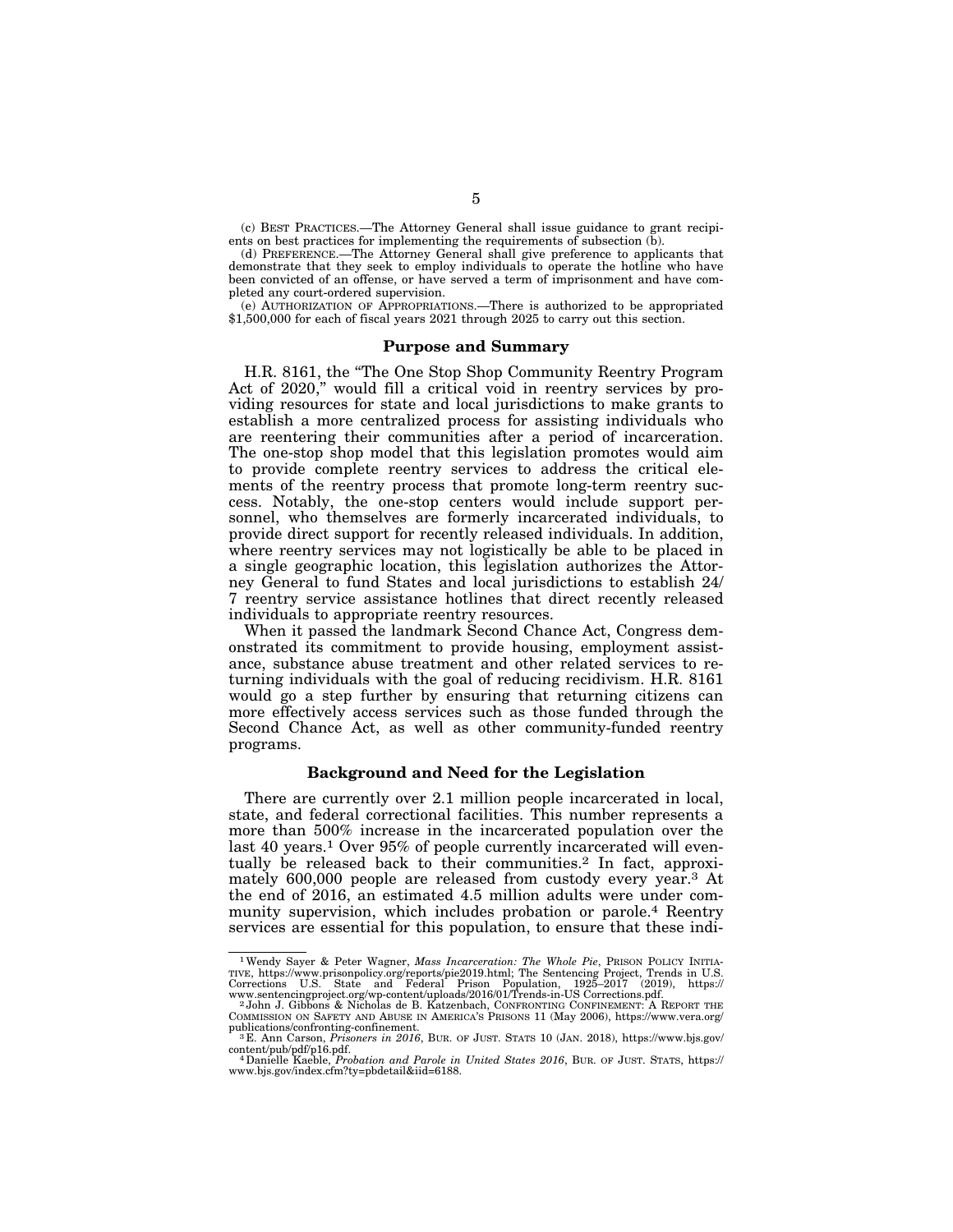viduals transition smoothly out of jail and prison and to keep recidivism to a minimum.

The recidivism rates for individuals leaving prisons remain high, and a large number of those released from prison will ultimately find themselves back in the criminal legal system. A 2018 study found that 83% of people released from prisons in 2005 were arrested at least once during the nine years following their release.<sup>5</sup> Of those released from state prisons, 44% were arrested at least once in the year immediately following their release.6 A similar study on recidivism among federal offenders found that almost half of these returning individuals were rearrested at least once during an eight-year follow-up.7 Most of the rearrests occurred within the first two years after release, with the median time to rearrest being 21 months.8

Lack of access to resources upon release leads to a cycle of rearrest and reincarceration that some scholars call the "revolving" door'' to prison.9 This cycle of recidivism has tremendous financial consequences—the United States spends over \$80 billion dollars a year on incarceration—not to mention the human toll it takes on families and communities.10 The cycle of release, rearrest, and reincarceration,11 also costs state and local communities over \$100 million in policing and judicial administration costs.<sup>12</sup>

#### A. UNIQUE CHALLENGES FACING RETURNING CITIZENS

While some returning individuals have a release plan, many people are released from custody with only their personal property, little money, and no place to go.<sup>13</sup> The result of not having a reentry plan can be ruinous. In the last decade, policymakers have begun to measure the effects of reentry on returning individuals, their families, and their communities. Studies show that most people enter the prison system with low levels of education, limited work experience, substance abuse issues, and mental health infirmities, and that these same issues are still present when a person is released from prison.14 Without appropriate reentry services to assist them, many returning citizens find themselves back in the criminal justice system.15 Indeed, even those individuals who are released

<sup>&</sup>lt;sup>5</sup> Mariel Alper, & Matthew R. Durose, 2018 Update on Prisoner Recidivism: A 9-Year Follow-<br>
up Period (2005 2014, BUR. OF JUST. STATS (JUN. 21, 2016), https://www.bjs.gov/<br>
index.cfm?ty=pbdetail&iid=5642.<br>
6 Id.

<sup>7</sup>Kim Hunt & Robert Dumville, *Recidivism Among Federal Offenders: A Comprehensive Re-view*, U.S. SENTENCING COMM. 3 (Mar. 2016), https://www.ussc.gov/sites/default/files/pdf/re-

 $\begin{array}{ll} \text{search-and-publications/research-publications/2016/recidivism\_overview.pdf.}\\ \text{ $^9$Hd. at 5.}\\ \text{ $^9$Heu CENTER ON THE STATES, State of Recidivism: The Revolving Door of America's Prisons}\\ 7 (Apr. 2011), \text{https://www.pewtrusts.org/~/media/legacy/uploadedfiles/www.pewtrustsorg/reports/} \\ \text{sentencing and corrections/staterecidivismrevolvingdooramericaprisons20pdf.pdf.}\\ \text{ $^{10}$Melissa S. Kearney, et al. Ten Facts Abound Crime and Incareration in the United States,\\ $^1$He. HAMLTON PROJECT (May 2014), \text{ https$ 

ten economic\_facts\_about\_crime\_and\_incarceration\_in\_the\_united\_states/.<br>  $^{11}T_{ld}$ .<br>  $^{12}F$ iredman, Barry, We Spend Over \$100 Million a Year on Policing. We Have No Idea What<br>
Works, WASH. POST, March 10, 2017, https://

 $\begin{array}{l} 25321/412552\text{-Housing-as-a-Platform-for-Formerly-Incarerated-Persons.PDF. \\ 14\,\text{Bae}, \text{Demelza}, \textit{et al.}, \textit{Understanding the Challages to Prisoner Reentry; Cense, \textit{H.}, \textit{H.}, \textit{H.}, \textit{H.}, \textit{H.}, \textit{H.}, \textit{H.}, \textit{H.}, \textit{H.}, \textit{H.}, \textit{H.}, \textit{H.}, \textit{H.}, \textit{H.}, \textit{H.}, \textit{H.}, \textit{H.}, \textit{H$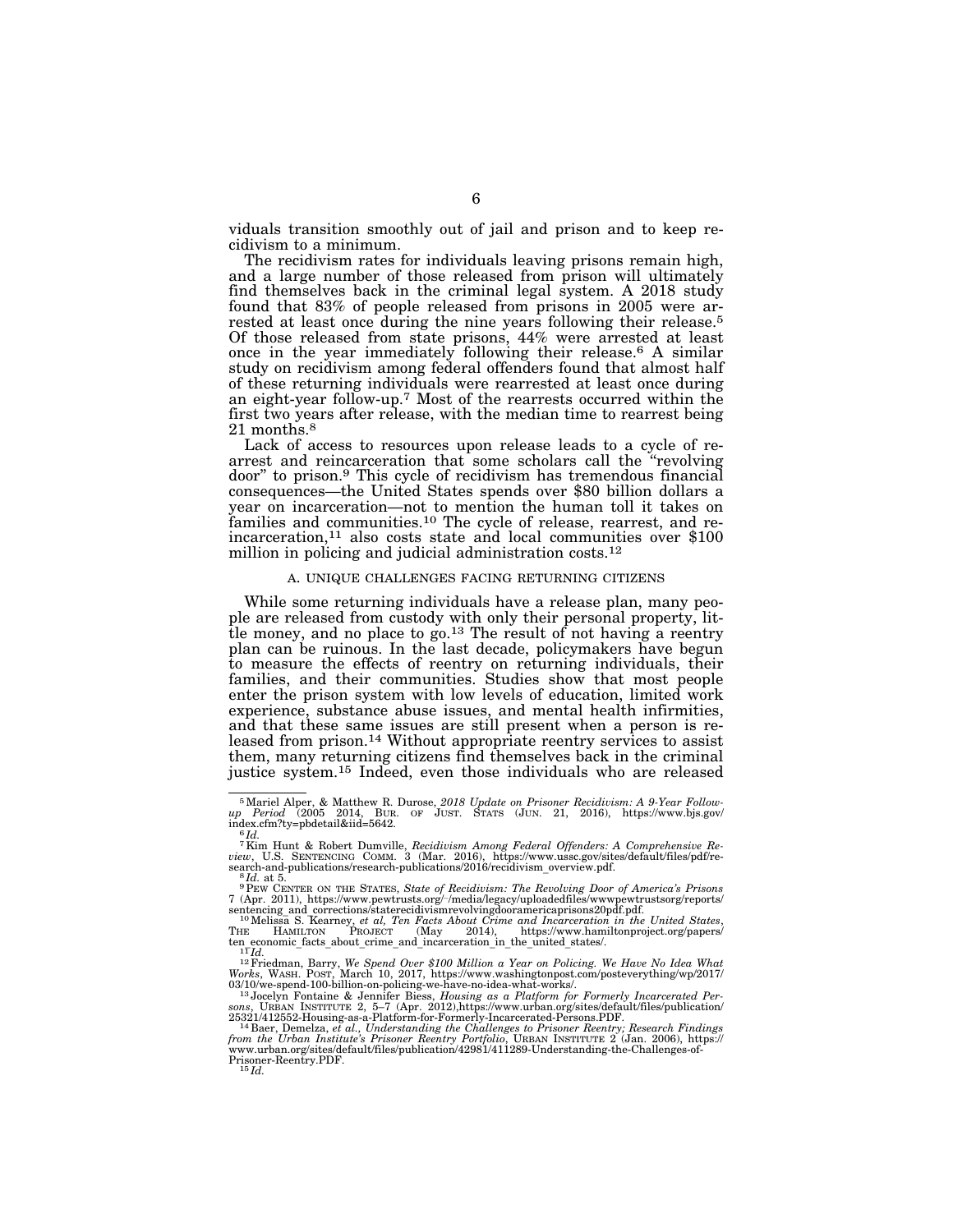with a comprehensive reentry plan still face many unique challenges reintegrating into society.

### *1. Many Housing Options Are Out of Reach for Returning Citizens*

Finding a safe and secure place to live is crucial to successful reintegration into society.16 The first month after release is a particularly important period, "during which the risk of becoming homeless and/or returning to criminal justice involvement is high."<sup>17</sup> Options for reentering individuals can be limited.18 Securing safe and stable housing often poses a significant challenge for returning individuals. The private rental market is off-limits to many returning citizens because of the lack of affordable housing options in most major cities.19 Even if someone has sufficient income to afford private market rent, many landlords refuse to rent to people with criminal records.<sup>20</sup> Additionally, people with certain criminal records are often barred from public housing.<sup>21</sup> These bans on public housing assistance keep formerly incarcerated persons from reuniting with their families because many local public housing agencies will evict or deny housing to an entire household if one family member has a prior conviction.22 As a result, many returning citizens end up at homeless shelters, as a last resort.

The overall lack of housing options has profound effects on the entire prisoner reentry process and contributes to the cycle of incarceration. One study showed that homeless individuals who had access to stable housing were significantly less likely to recidivate,<sup>23</sup> while those without access to housing were more than twice as likely to commit another crime within the first 12 months of release.24

#### *2. Barriers to Employment Increase Recidivism*

Steady employment has been shown to help returning citizens gain economic stability and reduce recidivism.25 While many formerly incarcerated people want to work, they face tremendous

<sup>16</sup>Lucius Couloute, *Nowhere to Go: Homelessness Among Formerly Incarcerated People*, PRISON POLICY INITIATIVE (Aug. 2018), https://www.prisonpolicy.org/reports/housing.html ("Stable housing") is the foundation of successful reentry from prison.").<br>"I TOOUNCIL OF STATE GOVERNMENTS, Report of the Re-Entry Policy C

*and Successful Return of Prisoners to the Community* 272 (2005), https://csgjusticecenter.org/wpcontent/uploads/2020/02/report-of-the-re-entry-policy-council-charting-the-safe-and-successful-re-

turn-of-prisoners-to-the-community.pdf.<br><sup>18</sup>Jocelyn Fontaine & Jennifer Biess, *Housing as a Platform for Formerly Incarcerated Per-*<br><sup>5018</sup>, URBAN INSTITUTE 2–5 (Apr. 2012),https://www.urban.org/sites/default/files/public

<sup>&</sup>lt;sup>19</sup> Brenda Richardson, *America's Affordable Housing Crisis is Only Getting Worse*, FORBES, Jan. 31, 2019.<br><sup>20</sup> Mireya Navarro, *Federal Housing Authorities Warn Against Blanket Bans on Ex-offenders*, N.Y. TIMES, Apr. 4,

C.F.R. 982.553(a) (2020).<br><sup>22</sup> Rebecca Vallas, et al, *Removing Barriers to Opportunity for Parents with Criminal Records<br>and Their Children, CTR. FOR AM. PROGRESS 10 (Dec. 2015), https://cdn.americanprogress.org/<br>wp-cont* 

<sup>1, 6–8 (</sup>Sept. 2013), http://www.plosone.org/article/fetchObject.action?uri=info%3Adoi%<br>2F10.1371%2Fjournal.pone.0072946&representation=PDF.<br><sup>24</sup>Lornet Turnbull, *Few Rentals for Freed Felons*, SEATTLE TIMES, Nov. 29, 2010,

www.seattletimes.com/seattle-news/few-rentals-for-freed-felons/.<br><sup>25</sup> Lucius Couloute & Daniel Kopf, Out of Prison & Out of Work: Unemployment Among For-<br>25 merly Incarcerated People, PRISON POLICY INITIATIVE (July 2018), reports/outofwork.html.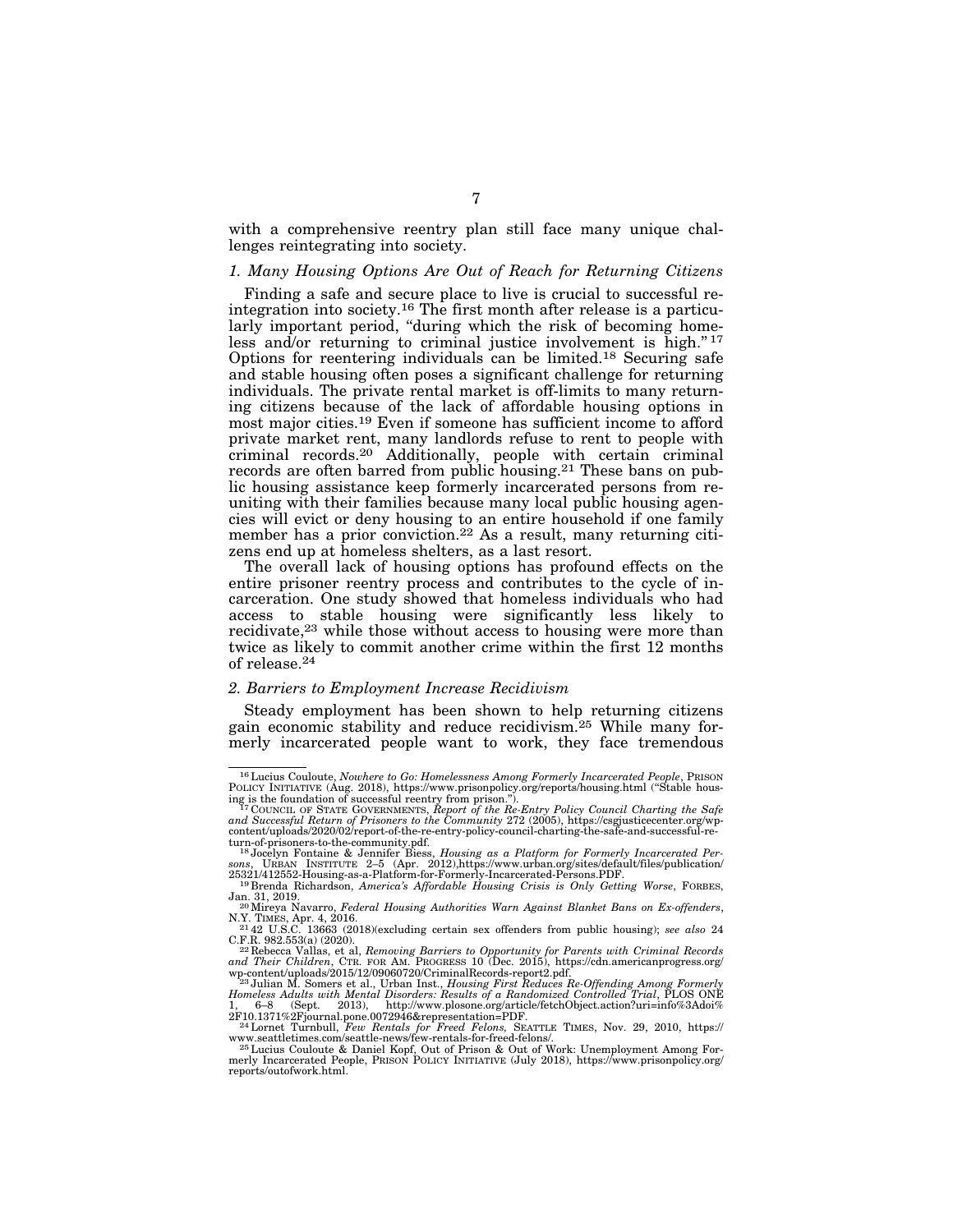challenges when seeking employment.26 One frequently encountered barrier to employment is the lack of formal education or job training and limited work experience of some returning individuals. People in prison have lower levels of education and limited work experience than the general population.<sup>27</sup> The statistics are troubling; 41 percent of those in state and federal prisons do not have a high school diploma, compared with 18 percent of the general population.<sup>28</sup> While  $48$  percent of the general population has some college education, only 24 percent of people in federal prisons have a similar education level.<sup>29</sup> Further, while incarcerated, they are unable to work and gain job skills, are removed from their communities, and experience a disruption in social connections that would help them obtain a job upon release.30

Having a record of a prior criminal conviction poses another hurdle to finding stable employment. In most states, people with criminal convictions are categorically barred from obtaining certain occupational licenses for employment, such as for work as cosmetologists, barbers, teachers or mortgage brokers.31 This is the case even if the license has nothing to do with the nature of the prior conviction.32 Even when an occupational license is not a prerequisite, employers' general reluctance to hire people with criminal records serves as an additional barrier to employment.33 For instance, one study found that only 40 percent of employers would "definitely" or "probably" hire someone with a criminal conviction, especially for a job that involves handling money or dealing with customers.34

Given these challenges, it is not surprising that the unemployment rate for formerly incarcerated people is five times higher than the rate for the general population.<sup>35</sup> Three in four formerly incarcerated individuals remain unemployed one year after release.36 And, for those returning citizens who do get jobs, they are more likely to work part time and earn lower wages. A report from the Brookings Institution found that one year after release, about half

<sup>&</sup>lt;sup>26</sup> *Id.* ("[I]ncarcerated people are unemployed at a rate of over 27%—higher than the total U.S. unemployment rate during any historical period, including the Great Depression.''). 27 Caroline Wolf Harlow, *Bureau of Justice Statistics Special Report, Education and Correc-*

*tional Populations*, Bur. Just. Stats. 2, 10 (Jan. 1, 2003), https://www.bjs.gov/content/pub/pdf/ ecp.pdf.  $^{28}Id$ . at 1.

ecp. 28 *Id.* at 2.<br><sup>29</sup> *Id.* at 2.<br><sup>30</sup> John Schmitt & Kris Warner, *Ex-Offenders and the Labor Market*, CTR. FOR ECON. & POL-<br>1. ICY RESEARCH 8 (NOV. 2010), *http://cepr.net/documents/publications/ex-offenders-2010 11.p* <sup>31</sup> Allyson Fredericksen & Desiree Omli, *Jobs After Jail, Ending the Prison to Poverty Pipeline*, ALLIANCE FOR A JUST SOC'Y (2016), https://jobgap2013.files.wordpress.com/2016/02/<br>ajs\_job\_after\_jail\_report\_final\_pdf.pdf (noting that on average, states have 123 restrictions on<br>the\_type\_of\_work\_that\_those\_with\_felony\_con Pirius, Barriers to Work: People with Criminal Records: Improving Access to Licensed Occupations for Individuals With Criminal Records, NAT'L CONF. OF ST. LEG. (Jul. 17, 2018), https:// www.ncsl.org/research/labor-and-employment/barriers-to-work-individuals-with-criminal-

records.aspx.<br><sup>32</sup>*Id.* at 19, 35.<br><sup>33</sup> Schmitt, *Ex-Offenders and the Labor Market, supra* note 29, at 8.<br><sup>34</sup>*Id.* at 10.<br><sup>34</sup>*Id.* at 10.<br><sup>35</sup> Lucuis Coulote & Daniel Kopf, *Out of Prison and Out of Work*, PRISON POLIC (Jul. 2018), https://www.prisonpolicy.org/reports/outofwork.html. 36 AM. CIVIL LIBERTIES UNION, *Back to Business: How Hiring Formerly Incarcerated Job Seek-*

*ers Benefits Your Company* 4 (2017), https://www.aclu.org/sites/default/files/field\_document/ 060917-trone-reportweb\_0.pdf.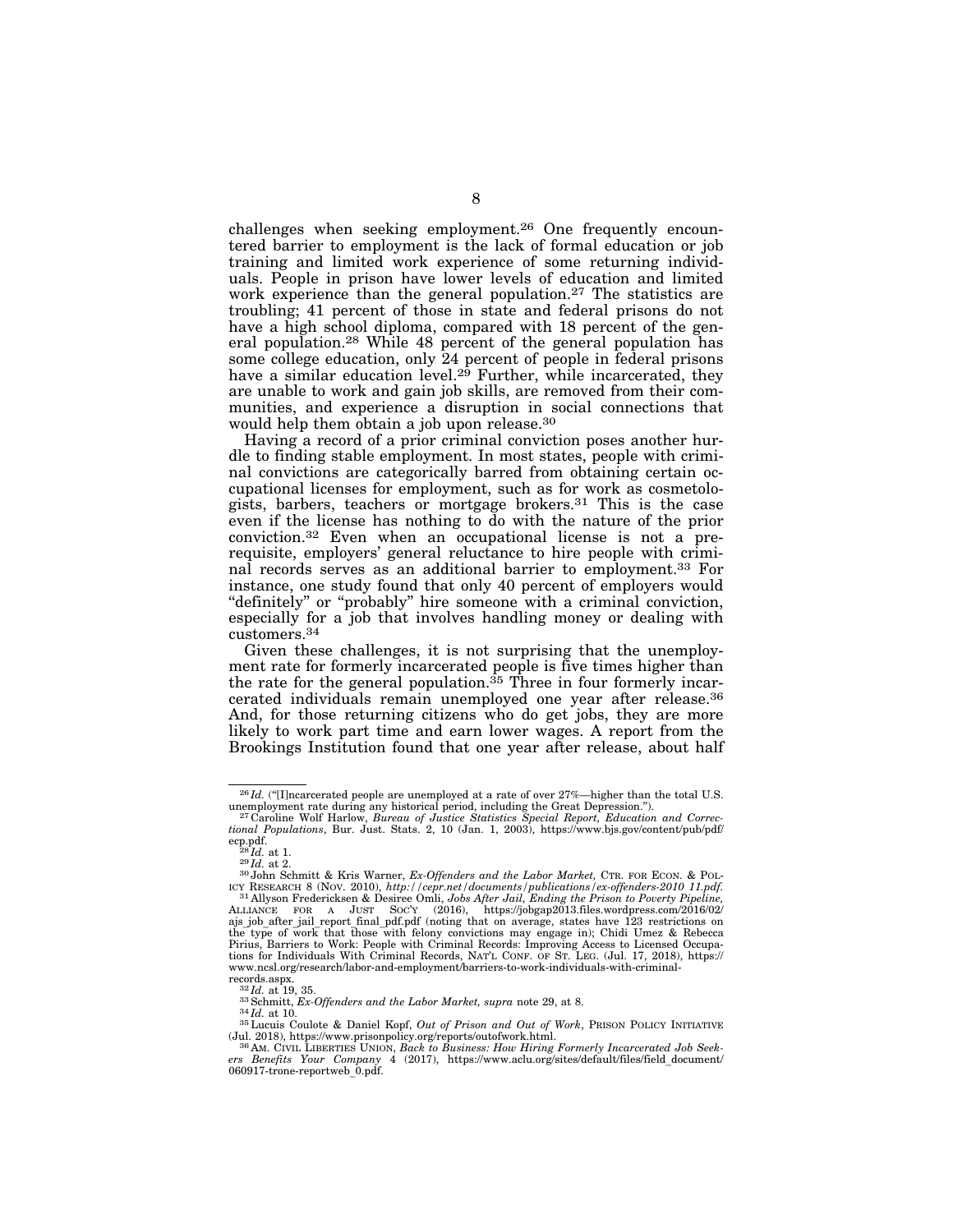of returning citizens earned less than \$500 and only 20 percent earned more than \$15,000.37

Despite these many challenges, the majority of returning individuals want to work and believe that having a job after release is an important factor in helping them stay out of prison.38 Indeed, as the data show, returning individuals who participate in structured reentry programs have a better chance of finding and maintaining fulltime employment.39

### *3. People with Mental Health Disorders are Overrepresented in Prison Populations*

People with mental illnesses make up a significant portion of the prison population.40 Because of this, our nation's corrections institutions are often, collectively, considered the biggest provider of mental health services in America.41 For example, the Los Angeles County Jail, the Cook County Jail, and Rikers Island each hold more people with mental health disorders than any psychiatric hospital currently operating in the United States.42 While only 18 percent of the general population has been diagnosed with a mental health disorder, among the prison population, that number is between 30 and 40 percent.<sup>43</sup>

Despite these numbers, few people in prison actually receive appropriate mental health services while serving a prison sentence.44 Researchers point to insufficient screening and limited resources as explanations for the paucity of mental health services in prisons.<sup>45</sup> One study showed that only 52 percent of inmates who were taking medication for a mental health condition prior to incarceration actually received medication during their period of incarceration.<sup>46</sup> Without proper medication, these individuals were more likely to have disciplinary problems while incarcerated and the resulting punishment, including solitary confinement, can exacerbate these mental health conditions.47

<sup>&</sup>lt;sup>37</sup> Adam Looney & Nicholas Turner, *Work and Opportunity Before and After Incarceration*, **BROOKINGS INST.** 7 (Mar. 14, 2018), https://www.brookings.edu/research/work-and-opportunity-

before-and-after-incarceration/. 38Demelza Baer, et al., *Understanding the Challenges to Prisoner Reentry; Research Findings from the Urban Institute's Prisoner Reentry Portfolio*, URBAN INST. 2, 4 (Jan. 2003). 39*See e.g.*, Aaron Yelowitz and Christopher Bollinger, *Prison-to-Work: The Benefits of Intensive* 

*Job Search Assistance for Former Inmates,* CIVIC REPORT, NO, CTR. FOR STATE & LOCAL LEADER-SHIP 96 (Mar. 2015) (finding that a job assistance program that quickly placed individuals in

jobs reduced the rates of recidivism).<br><sup>40</sup> TreArMeNT ADVOCACY CTR., *Background Paper: Serious Mental Illness Prevalence in Jails<br>& Prisons (Sept. 2016), https://www.treatmentadvocacycenter.org/evidence-and-research/learn* 

<sup>20</sup>serious%20mental%20illness. 41 Jennifer M. Reingle Gonzalez & Nadine M. Connell, *Mental Health and Prisoners: Identi-fying Barriers to Mental Health Treatment and Medication Continuity,* AM. J. OF PUBLIC

HEALTH, Vol. 104. No. 12 (2014).<br><sup>42</sup>Cynthia Zubritsky, et al., *Breaking the Cycle of Recidivism: From In-Jail Behavioral Health*<br>Services to Community Support, J. OF CRIM. & FORENSIC STUDIES, Vol. 1 Issue 2, 1 (2018), http://www.bc-systemofcare.org/test/wordpress/wp-content/uploads/2019/03/ChancesR-

JOCFS180010.pdf.<br><sup>43</sup> Heather Stringer, *Improving Mental Health for Inmates*, American Psychological Association, MoNITOR ON PSYCHOLOGY. Vol 50. No. 3 March (2019); Nat'l Alliance on Mental Illness,<br>Mental Health By the N enced mental illness in 2018 (47.6 million people)''). 44 Jennifer M. Reingle Gonzalez, & Nadine M. Connell, Mental Health and Prisoners: *Identi-*

*fying Barriers to Mental Health Treatment and Medication Continuity*, AM. J. OF PUB. HEALTH, Vol. 104. No. 12 (2014).<br>Vol. 104. No. 12 (2014).<br><sup>45</sup>*Id.* 47 *Id.* 46 *Id.* 47 *Id.*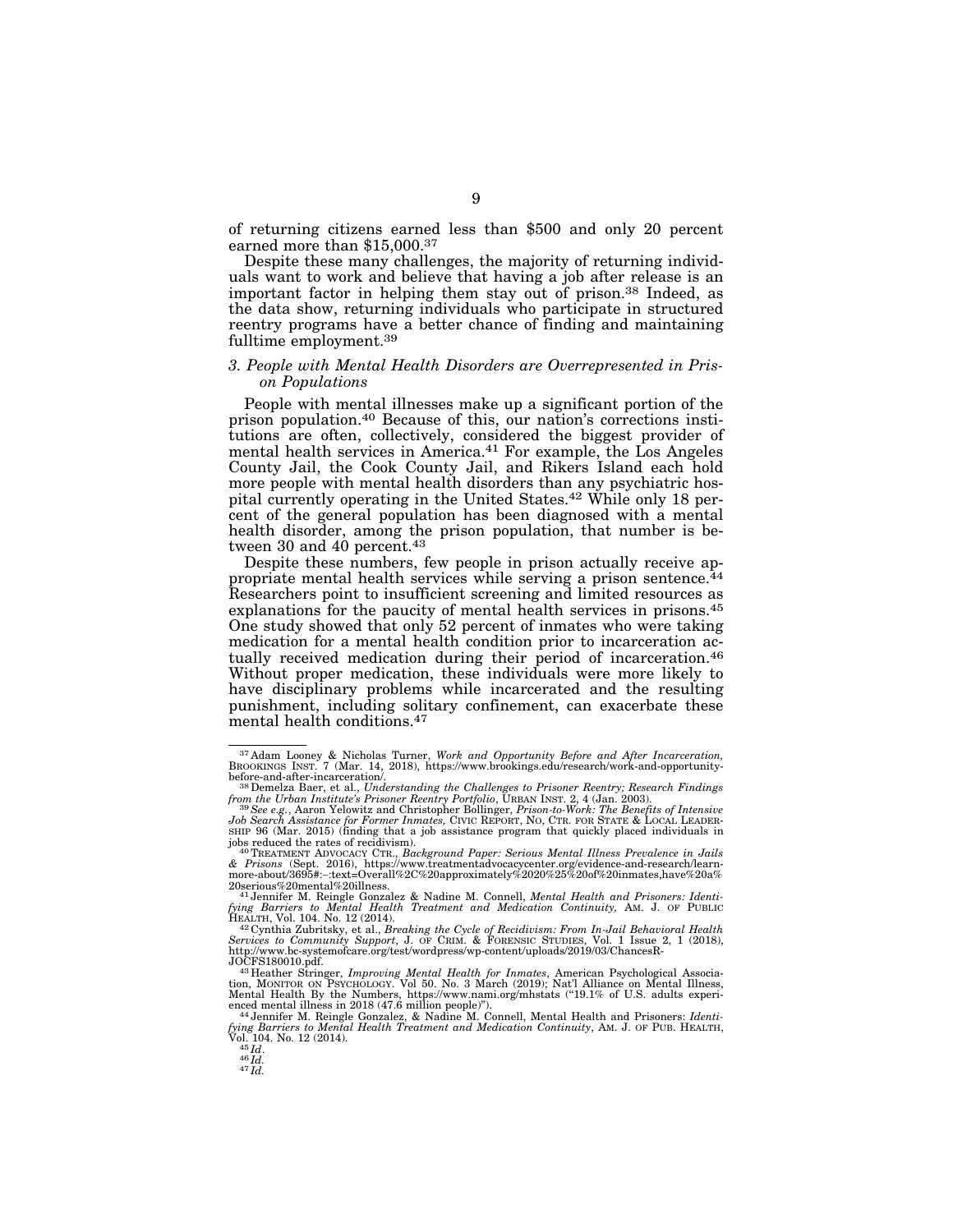Returning citizens with mental health conditions often do not fare any better once they are released. Many corrections institutions do not assist those about to be released to make arrangements for their care upon release.48 Without these preparations, many recently released prisoners leave corrections facilities without referrals to mental or physical health providers in their communities or even an adequate supply of necessary medication.49

When returning individuals do not receive appropriate mental health treatment in prison, and are released without a plan for follow-up care, they are at higher risk of recidivism.<sup>50</sup> For those with a diagnosed mental health disorder, a 2014 study showed, the rates of recidivism were between 50 to 230 percent higher than for people without a mental health diagnosis.51

#### B. RECENT EFFORTS TO EASE REENTRY FOR THE FORMERLY INCARCERATED

In recent years, governmental organizations have recognized that targeting services to returning citizens results in lower rates of recidivism leading to safer and stronger communities. Both on the national level and in the states there have been significant efforts to provide services specifically to recently released persons. Congress' effort to assist and promote reentry programs nationwide is codified in the Second Chance Act.

In 2008, President George W. Bush signed into law the Second Chance Act.52 This landmark bipartisan piece of legislation authorized grants to government agencies and nonprofit organizations to provide housing, employment assistance, substance abuse treatment, and other related services to returning citizens with the goal of reducing recidivism.53 As originally enacted, the law authorized \$165 million for federal, state, and local agencies, as well as for non-profit organizations working on prisoner reentry.54 Since 2009, more than 800 grants have been awarded to various entities to pro-

vide reentry services.<sup>55</sup><br>Congress most recently reauthorized the Second Chance Act in the First Step Act of  $2018$  and authorized \$85 million through 2023.56 While the Second Chance Act grants have been awarded to various entities to provide reentry services, a large portion of the grants have been distributed to state and county entities.57 The Second Chance Act has highlighted the importance of funding reentry programs and has awarded numerous grants to organiza-

<sup>48</sup>Kamala Malik-Kane, *Returning Home Illinois Policy Brief, Health and Prisoner Reentry*, URBAN INST. 2–3 (Aug. 2005), https://www.urban.org/sites/default/files/publication/42876/311214-

Returning-Home-Illinois-Policy-Brief-Health-and-Prisoner-Reentry.PDF.<br>
<sup>49</sup>Jeffrey Draine, & Daniel Herman, Critical Time Intervention for Reentry From Prison for<br>
Persons with Mental Illness, Psychiarxnc Sexvices 1-2 (Dec

mates-with-mental-illness-still-wait-for-decent-care.<br>
<sup>51</sup>Gonzalez & Connell, *Mental Health and Prisoners, supra* note 43.<br>
<sup>52</sup> Second Chance Act of 2007: Community Safety Through Recidivism Prevention, Pub. L. No.<br>  $10$ 

<sup>110–199 (2008), 34</sup> U.S.C. § 60501 (2018).<br><sup>53</sup>*Id.*<br><sup>54</sup>Second Chance Act, *supra* note 52.<br><sup>54</sup>NAT. REENTRY RESOURCE CTR., *The Second Chance Act: Fact Sheet* (Apr. 2018), https://<br><sup>55</sup>NAT. REENTRY RESOURCE CTR., *The Se* 

note 51.<br><sup>56</sup> First Step Act of 2018, Pub. L. No. 115–391 (2018).<br><sup>57</sup> See e.g., NAT. REENTRY RESOURCE CTR., The Second Chance Act (July 2018), https://<br>csgjusticecenter.org/wp-content/uploads/2020/02/July-2018\_SCA\_factshe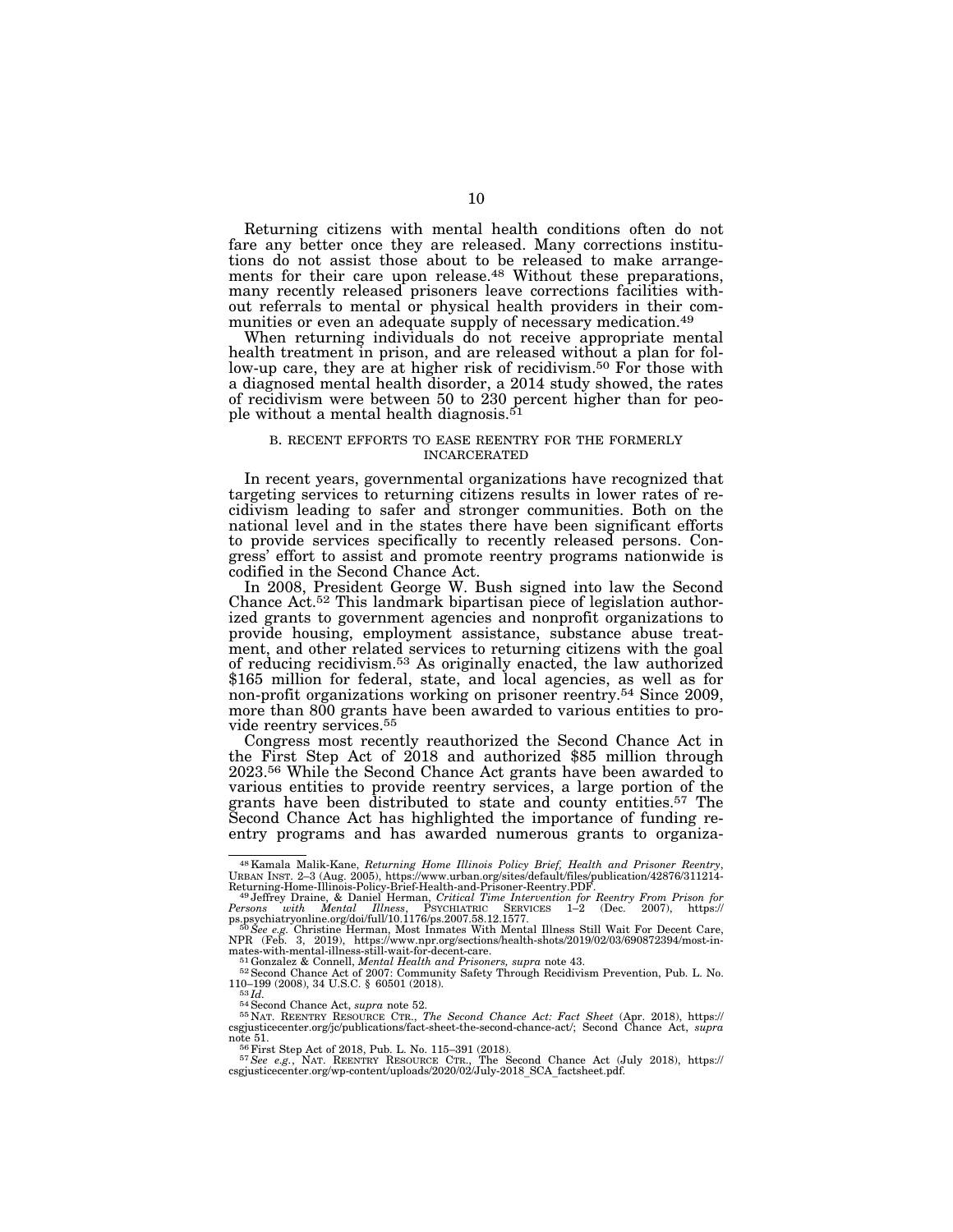tions, but many returning citizens still have a hard time accessing critical reentry services. For example, in many cities, reentry programs are located in different places, sometimes physically far from each other, making it difficult to obtain all the needed services, such as job training and mental health treatment, in an expeditious and efficient manner.

#### **Hearings**

In compliance with section 103(i) of House Resolution 6, on February 27, 2020, the Subcommittee on Crime, Terrorism, and Homeland Security held a hearing entitled, ''Returning Citizens: Challenges and Opportunities for Reentry,'' that highlighted the number of challenges formerly incarcerated people face upon their release. The Subcommittee heard testimony concerning the difficulty assessing stable house, obtaining mental health and drug treatment, and securing employment. Members questioned the panel of experts on the "one-stop shop" model. The testimony solicited formed the basis of this legislation.

## **Committee Consideration**

On September 15, 2020, the Committee met in open session and ordered the bill as an amendment in the nature of a substitute, H.R. 8161, favorably reported, by a voice vote, a quorum being present.

## **Committee Votes**

No record votes occurred during the Committee's consideration of H.R. 8161.

### **Committee Oversight Findings**

In compliance with clause  $3(c)(1)$  of rule XIII of the Rules of the House of Representatives, the Committee advises that the findings and recommendations of the Committee, based on oversight activities under clause 2(b)(1) of rule X of the Rules of the House of Representatives, are incorporated in the descriptive portions of this report.

### **New Budget Authority and Tax Expenditures and Congressional Budget Office Cost Estimate**

With respect to the requirements of clause  $3(c)(2)$  of rule XIII of the Rules of the House of Representatives and section 308(a) of the Congressional Budget Act of 1974 and with respect to requirements of clause  $(3)(c)(3)$  of rule XIII of the Rules of the House of Representatives and section 402 of the Congressional Budget Act of 1974, the Committee has requested but not received a cost estimate for this bill from the Director of Congressional Budget Office (CBO). The Committee has requested but not received from the Director of the CBO a statement as to whether this bill contains any new budget authority, spending authority, credit authority, or an increase or decrease in revenues or tax expenditures.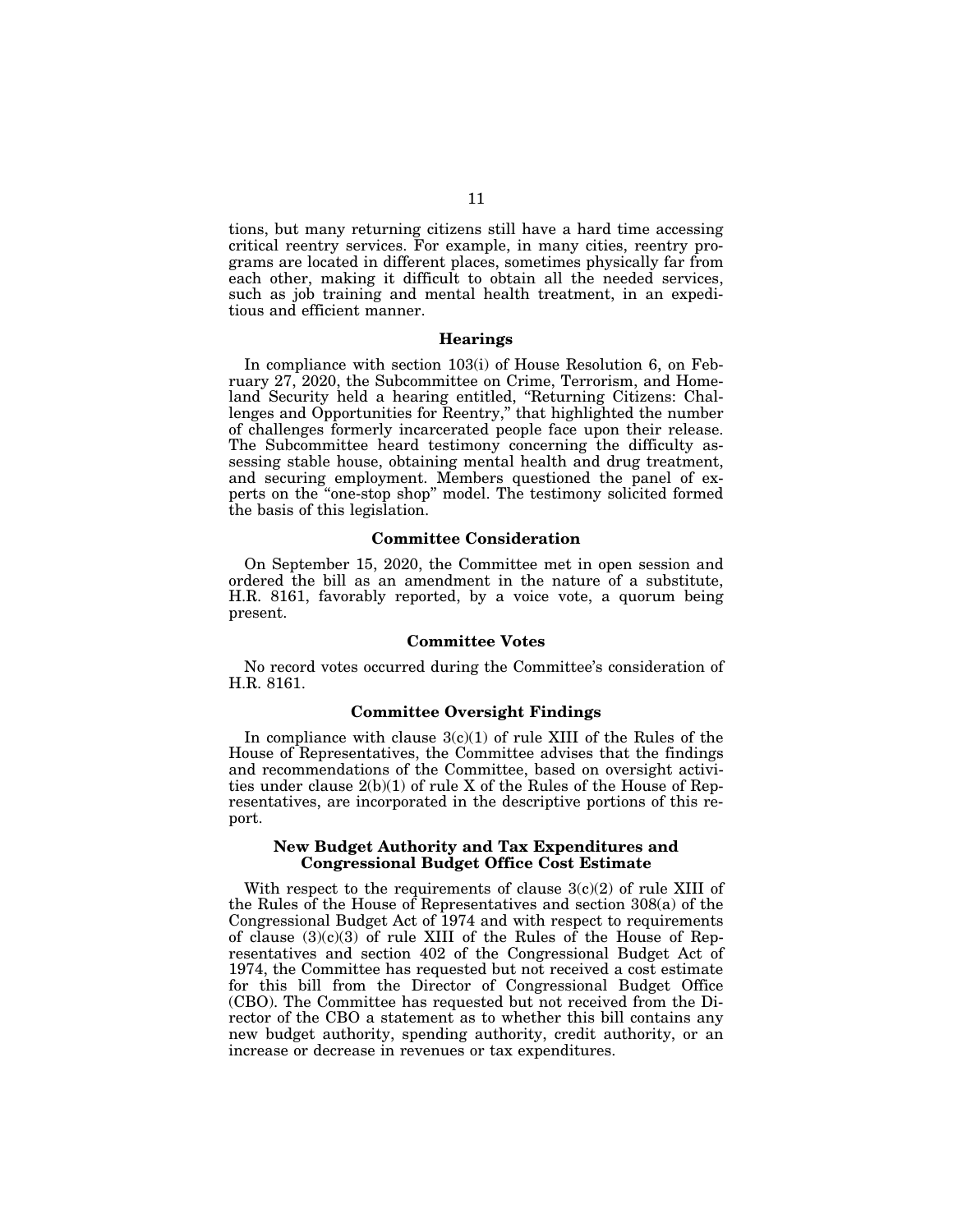### **Duplication of Federal Programs**

No provision of H.R. 8161 establishes or reauthorizes a program of the Federal government known to be duplicative of another federal program, a program that was included in any report from the Government Accountability Office to Congress pursuant to section 21 of Public Law 111–139, or a program related to a program identified in the most recent Catalog of Federal Domestic Assistance. The One Stop Shop grants are a supplement to those authorized in the Second Chance Act.

### **Performance Goals and Objectives**

The Committee states that pursuant to clause 3(c)(4) of rule XIII of the Rules of the House of Representatives, H.R. 8161 contains explicit performance metrics. It contains an authorization that would allow the Office of Justice Programs to contract with a nonprofit specializing in analyzing data with regard to reentry services to support grantees with data collection and provide administrative support to grantees so that they may fully abide by the grant conditions. Pursuant to the bill, the Attorney General would be required to provide an annual report to Congress that includes data and performance goals on those served by the one-stop centers.

#### **Advisory on Earmarks**

In accordance with clause 9 of rule XXI of the Rules of the House of Representatives, H.R. 8161 does not contain any congressional earmarks, limited tax benefits, or limited tariff benefits as defined in clause 9(d), 9(e), or 9(f) of rule XXI.

### **Section-by-Section Analysis**

The following discussion describes the bill as reported by the Committee.

*Sec. 1. Short Title.* This section establishes the short title as the ''The One Stop Shop Community Reentry Program Act of 2020.''

*Sec. 2. Community Center Grant Program*. Section 2 of the Act authorizes the Attorney General to make implementation grants available for creating one-stop community reentry centers.

*Application Requirements*. Subsection (b) outlines the application requirements for grantees to apply for one-stop community reentry center grants. To qualify, all applicants must collaborate with community leaders who work with the formerly incarcerated and their families to identify the needs of those who the grantee proposes to serve and to determine how to best meet their needs. Applicants must also provide plans to account for beneficiary transportation from service to service if it's feasible, outline a process by which the grantee can continue to support beneficiaries if they move, and describe how recipients of grant funding plan to comply with grant performance objectives.

*Preference.* Subsection (c) would require the Attorney General to award these grants to applicants who intend to employ those who have been formerly convicted or incarcerated and have completed any court-ordered supervision, to the extent allowable by law, and to employ such formerly incarcerated individuals in positions of responsibility.